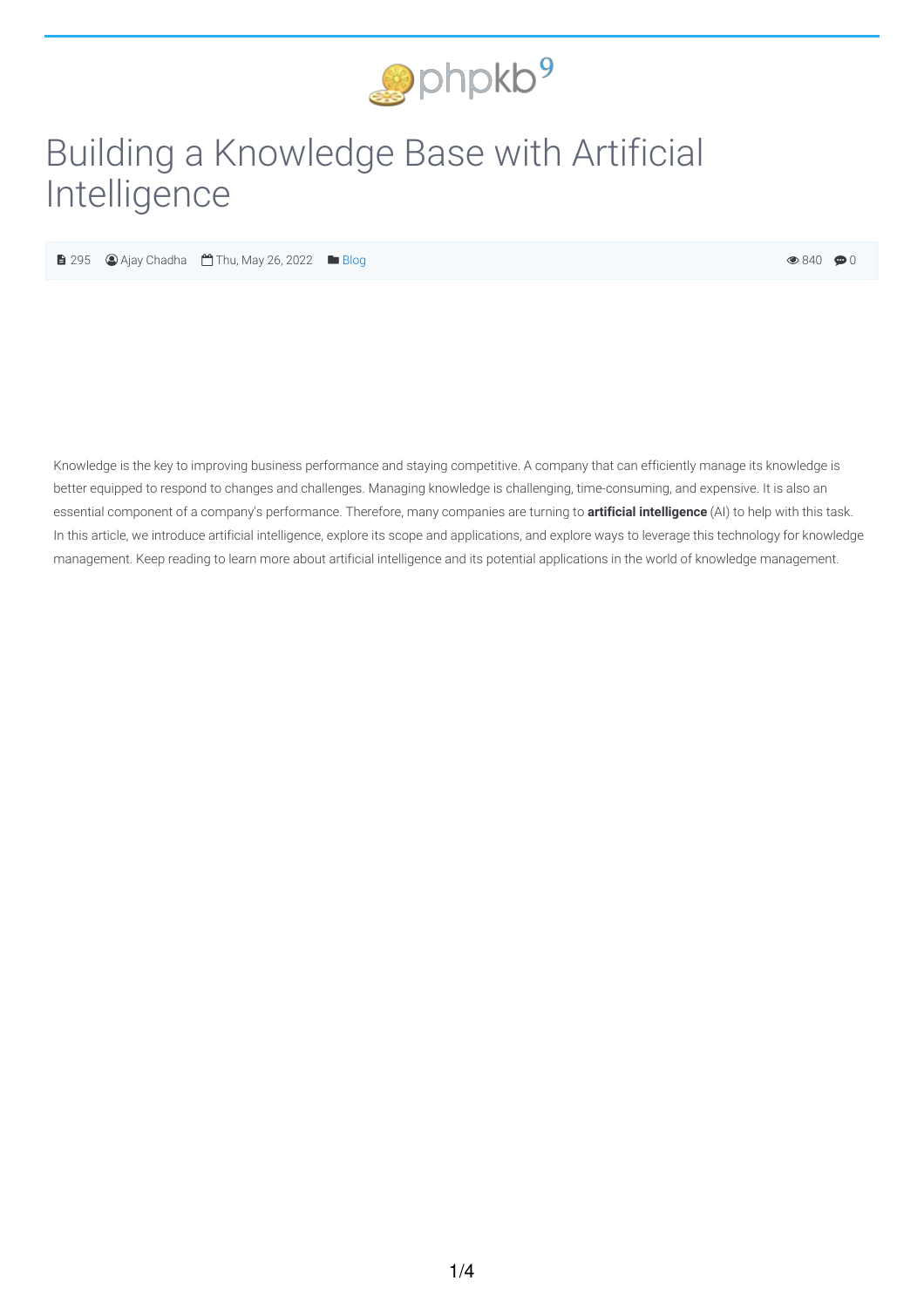



## What is Artificial Intelligence?

Artificial intelligence (AI) is a branch of computer science focused on the creation of intelligent machines. It includes the development of computer systems that can interact with humans and other systems, as well as machines that solve complex problems like playing chess or driving cars. AI researchers have developed machine learning algorithms to teach computers to learn from their own experiences. The AI market is growing rapidly, and new investment in AI-related startups has tripled in recent years. The United States alone will be investing \$2 billion in AI this year. The knowledge of AI can enhance your decision-making ability as well as help you innovate on new business models and manage revenue and costs. Besides that, it can drive your team to achieve success!

## Applications of Artificial Intelligence

AI is being used in knowledge base tools to improve knowledge management. It can be applied at the organizational level, for example, to design a system or workflow for managing knowledge. AI can also be applied at the individual level, which helps employees make decisions about what they need to know at any given time.

### Why is AI Important for Knowledge Management?

AI is a powerful tool for knowledge management. AI can help companies with tasks like capturing, categorizing, and sorting new data, as well as finding patterns in that data. Digital tools for knowledge management abound, but AI stands out among them all. Digital tools include platforms, databases, and software programs that facilitate the process of managing knowledge within an organization. AI is uniquely suited to this task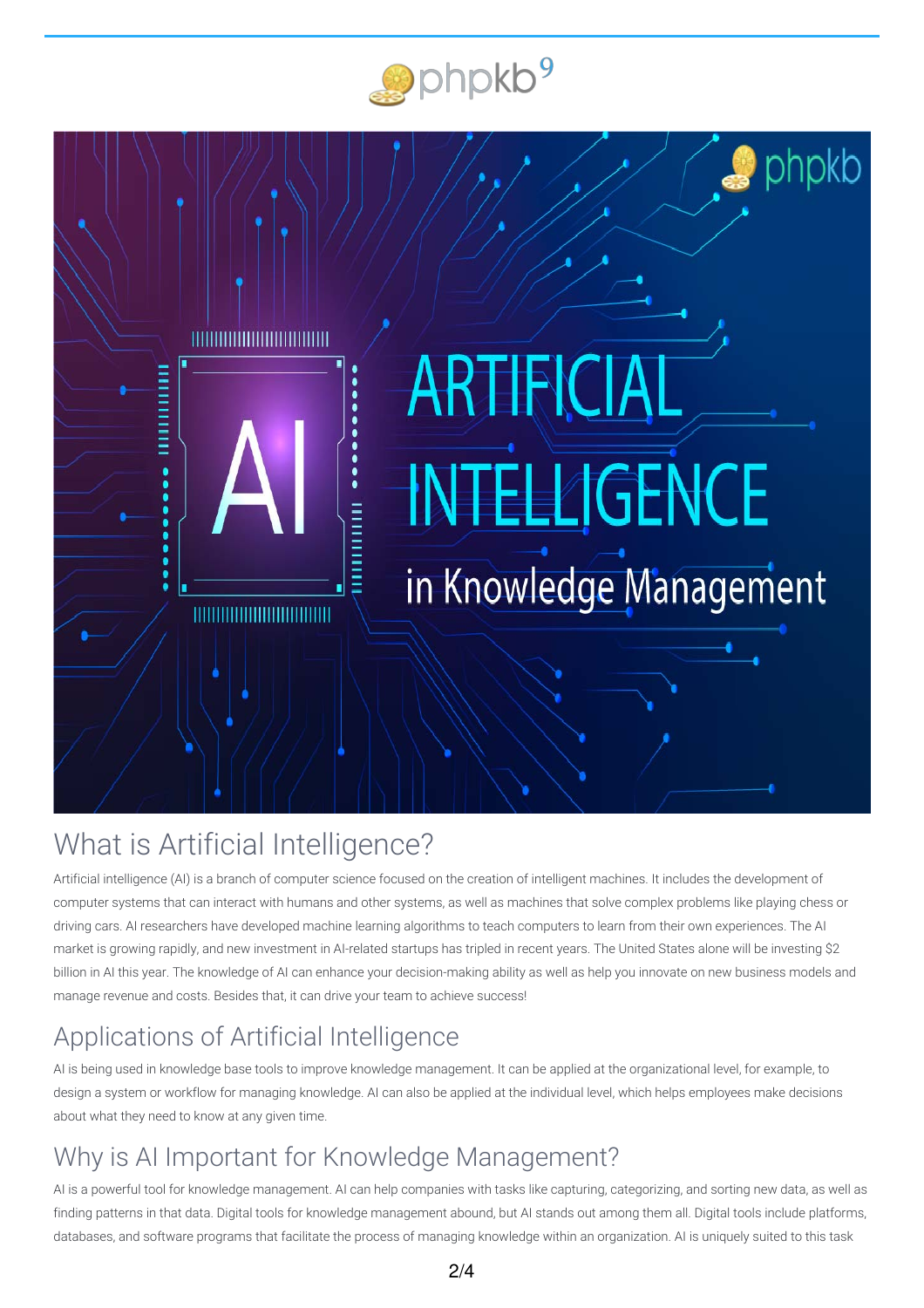

because it can learn from past interactions and use that information to make quicker and better decisions in the future. Essentially, AI has the ability to learn how people think so it can improve its responses over time. This means AI can collect and analyze large amounts of data quickly and efficiently – all while learning more about how people think as it goes along. It's an ideal fit for knowledge management where gathering, organizing, and analyzing large amounts of data is key to success.

Given the dynamic nature of Artificial Intelligence, where new concepts and applications are continually emerging, the inclusion of Artificial Intelligence into knowledge [management](https://www.phpkb.com/knowledge-management-software) software is inevitable.

## Strategies for Implementing AI

There are two main strategies for implementing AI:

- 1. Incorporating AI into existing knowledge management systems
- 2. Implementing new AI-based knowledge management systems.

#### **Strategy 1: Incorporating AI into Existing Knowledge Management Systems**

Companies can use artificial intelligence to augment their existing knowledge management systems in various ways. For example, companies could use chatbots to answer customer service questions; use machine learning to recommend articles or podcasts to employees; or use natural language processing to analyze employee emails and discussions. These approaches provide improved customer service, increased productivity, and reduce the burden of mundane tasks on humans. One thing that should be noted is that if the goal is not to replace human involvement with artificial intelligence, but simply to improve it, then this strategy is the one most likely to succeed.

#### **Strategy 2: Implementing New AI-Based Knowledge Management Systems**

Companies can also choose to implement a new AI-based knowledge management system. This typically involves designing a product from scratch or starting with an existing system and replacing all human input with AI input in order to represent every aspect of company knowledge as data. The benefits of implementing a new system are often long-term as it may take time before benefits are seen while incorporating artificial intelligence into an existing system will provide results more quickly.

### Conclusion

Knowledge Base Systems are an emerging area of artificial intelligence, particularly in natural language processing. They're especially useful for businesses that need to keep track of user-generated information for FAQs, articles, videos, or other content.